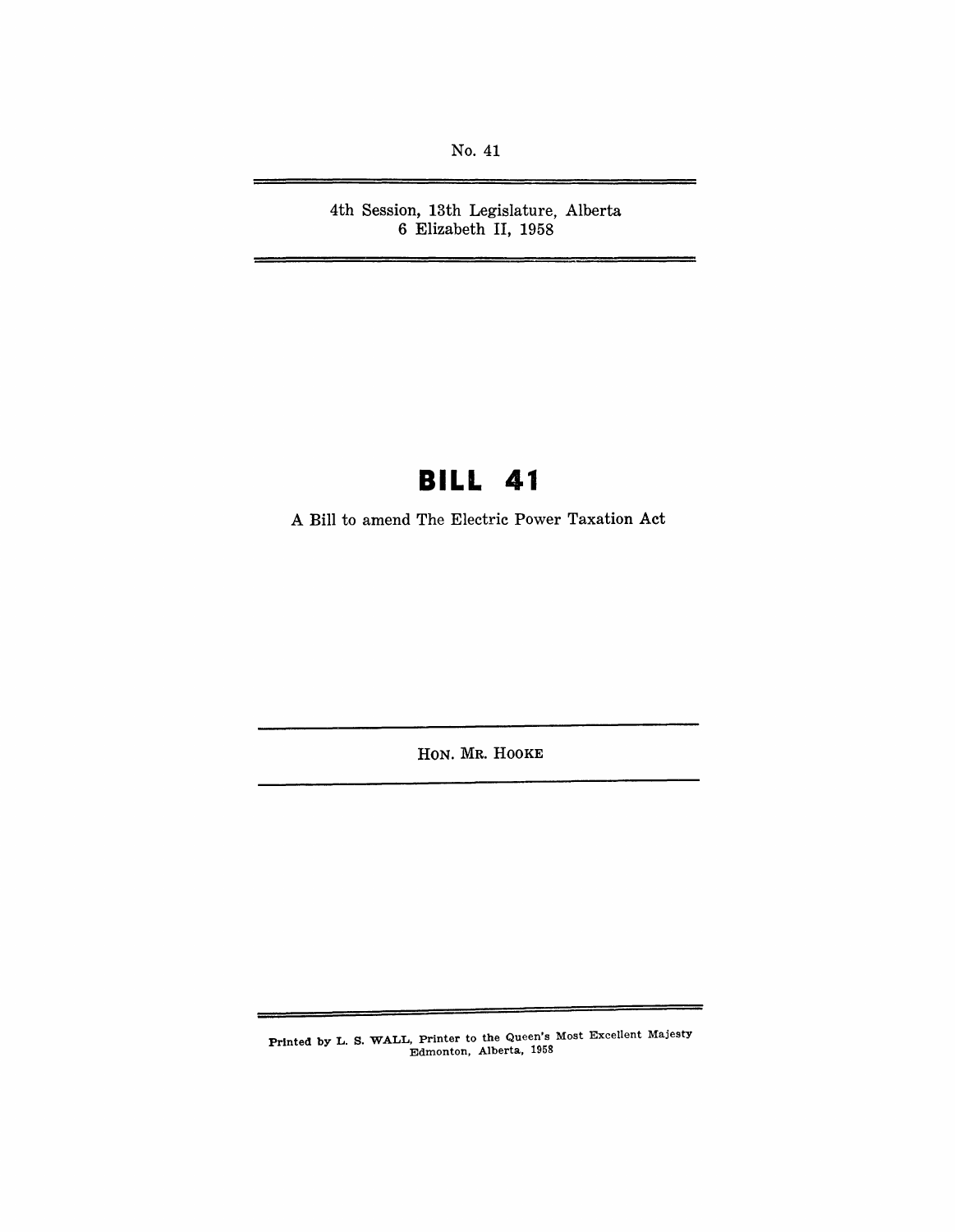#### **Explanatory Note**

General. In 1957 the Legislature enacted The Municipalities Assessment and Equalization Act and The Assessment Appeal Board Act. As a result of the changes made by these Acts and for greater administrative efficiency, it is proposed to abolish the position of Director of Assessments and to divide his duties between a Super- visor of Assessments and an Assessment Commissioner.

**2.** (a) Certain duties transferred from the Director of Assessments to the Supervisor of Assessments.

(b) Duty of assessing electrical works and transmission lines transferred from the Director to the Supervisor.

(c) An error made by the 1957 amendment to the Act is corrected.

(d) An incorrect reference is corrected.

(e) A reference to the former Alberta Assessment Commission is changed to refer to its successor the Alberta Assessment Appeal Board.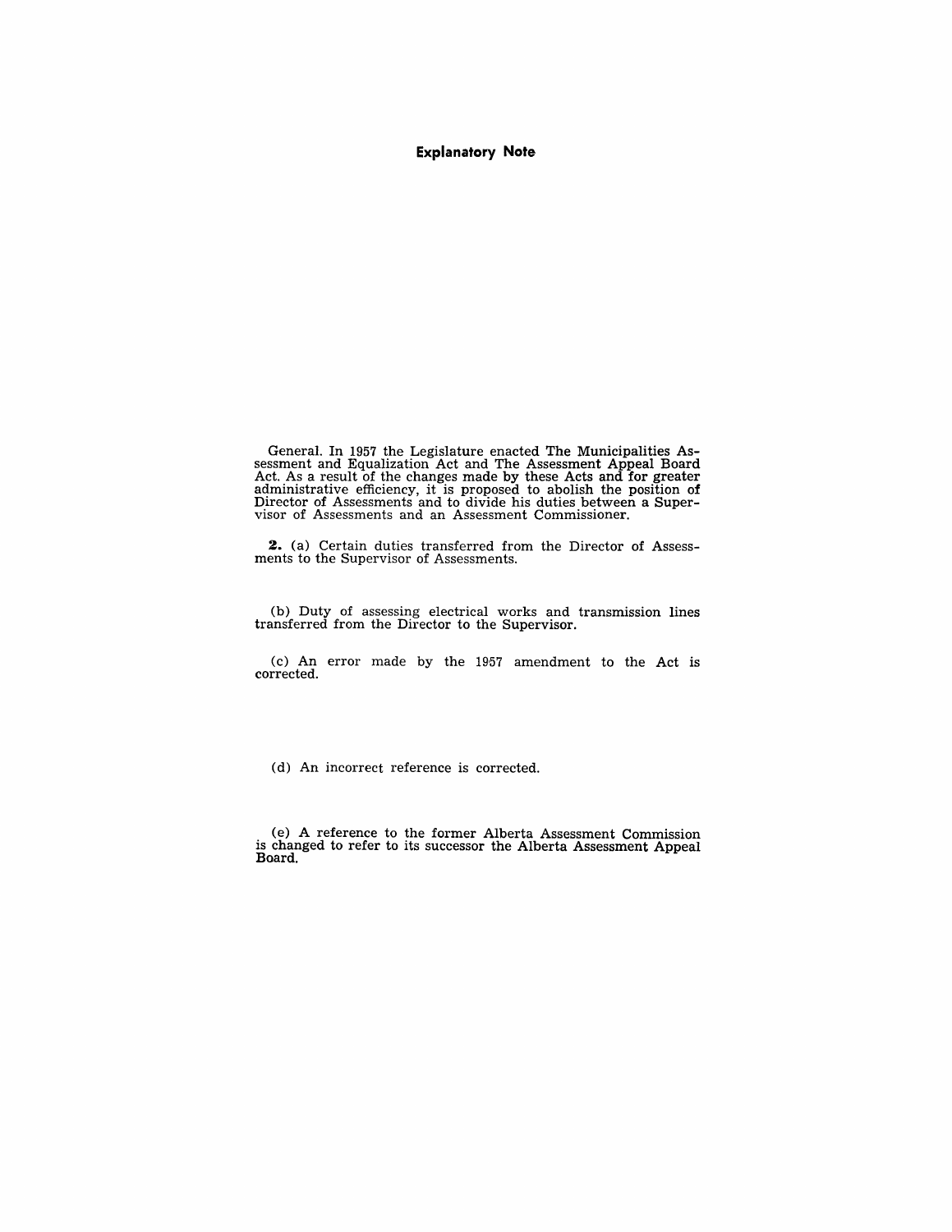### **BILL**

#### No. 41 of 1958

#### An Act to amend The Electric Power Taxation Act

### *(Assented to* , 1958)

HER MAJESTY, by and with the advice and consent of the Legislative Assembly of the Province of Alberta, enacts as follows:

*1. The Electric Power Taxation Act,* being chapter 98 of The Revised Statutes of Alberta, 1955, is hereby amended.

- 2. Section 3 is amended
	- (a) as to subsection (2) by striking out the words "director of assessments" and by substituting the words "Supervisor of Assessments",
	- (b) as to subsection (4) by striking out the words "director of assessments" and by substituting the words "Supervisor of Assessments",
	- (c) as to subsection (5)
		- (i) by striking out the word "Board" where it occurs in clause  $(a)$  and by substituting the words "Supervisor of Assessments",
		- (ii) by striking out the word "director" and by substituting the word "Board",
- (d) as to subsection (6) by striking out the words *"The Munwipalities Assessment and Equalization Act"* and by substituting the words *"The Assessment Appeal Board Act",*
- (e) as to subsection  $(7)$ , clause  $(b)$  by striking out the word "Commission" and by substituting the words "Appeal Board".

3. This Act comes into force on the day upon which it is assented to.